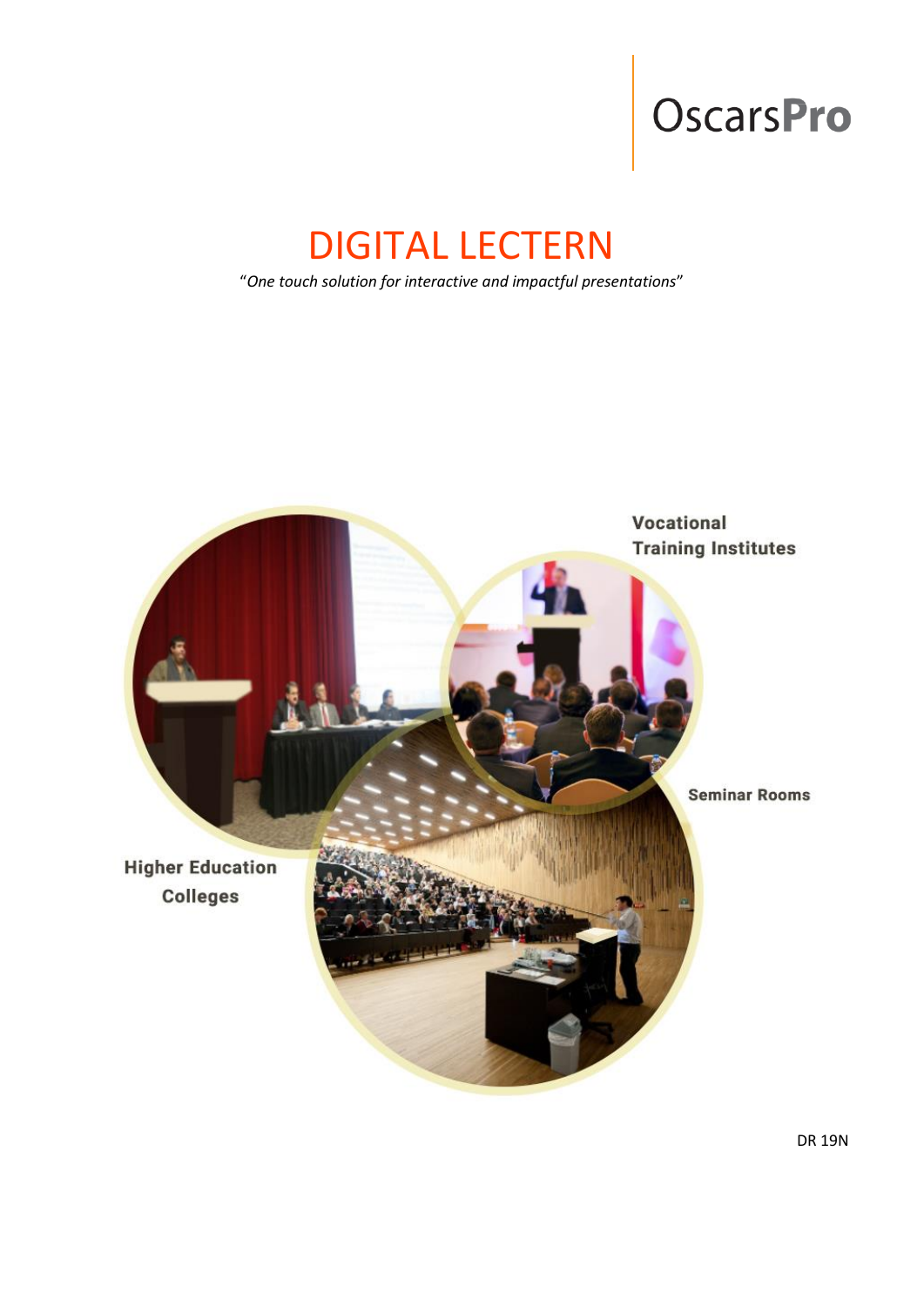### **OscarsPro**

#### Smart Rostrum

| <b>Built in devices</b>        |                                                                                  |
|--------------------------------|----------------------------------------------------------------------------------|
| Amplifier                      | 50 Watts amplifiers with built-in wireless microphone receiver                   |
| Speakers                       | 20 x 2 Watts                                                                     |
| Wireless Microphone Units      | Lapel and handheld mic x 1 with 15 meter range                                   |
| <b>Console Panel Ports</b>     | USB 2 x 3, USB 3 x 1, VGA x 2, HDMI x 1, Video Pin x 1, RJ45 x 1                 |
| Gooseneck Microphone           | Gooseneck Microphone 21.5cm with XLR output, permanent polarized, condenser,     |
|                                | Phantom powered (no batteries required), ON/OFF Switch, ON/OFF LED light         |
|                                | indicator.                                                                       |
|                                |                                                                                  |
| <b>Sliding Trays</b>           | Provision for keeping Keyboard mouse and Laptop                                  |
| Power Supply                   | AC Supply, 180 -240V, 50Hz                                                       |
| EMC and Safety (for safety &   | Password protection and physical key for secure access to system integrated      |
| display)                       | authentication system having RFID                                                |
| Fans                           | Suitable cooling fans to be provided in the lower body.                          |
| Power Consumption              | 120 Watt Maximum                                                                 |
| <b>Operating Temperature</b>   | 5-45 Watt                                                                        |
| <b>Storage Temperature</b>     | $-10-55$                                                                         |
| <b>Storage Humidity</b>        | 90% RH                                                                           |
| <b>Operating Humidity</b>      | 40 Degree 90% RH                                                                 |
| Lan Connection                 | RJ45 Lan port at the panel to connect network                                    |
| Construction/Exclusive Chassis | Wheel and floor mounted metallic made of polymer coated CRA steel body (MS<br>а. |
|                                | sheet of 1.6 mm thick) with locking facility                                     |
|                                | <b>b.</b> Wooden top has a Lock and Key with and a smooth sliding cover for      |
|                                | opening/closing. No Port is visible/exposed. Wheel Mounted with wooden top       |
|                                | panel.                                                                           |
|                                | Rostrum has housing and construction for visual presenter.<br>c.                 |
|                                | Rostrum body with nil screws visibility.<br>d.                                   |
|                                |                                                                                  |

#### **Touch Display**

Capacitive touch with adjustable tilt mechanism, antiglare scratch resistant vandal resistant screen with stable platform: -

| Resolution<br>1920 x 1080 Full HD<br>4000 LPI (Lines per Inch)<br>Interactive Resolution<br><b>Brightness</b><br><b>250 NITS</b><br>16:10<br><b>Aspect Ratio</b><br><b>Touch Capability</b><br>$±0.5$ mm (centre)<br><b>Reading Accuracy</b> | Screen | Backlit LED, 21.5 Inches     |
|----------------------------------------------------------------------------------------------------------------------------------------------------------------------------------------------------------------------------------------------|--------|------------------------------|
|                                                                                                                                                                                                                                              |        |                              |
|                                                                                                                                                                                                                                              |        |                              |
|                                                                                                                                                                                                                                              |        |                              |
|                                                                                                                                                                                                                                              |        |                              |
|                                                                                                                                                                                                                                              |        | Touch via finger and stylus. |
|                                                                                                                                                                                                                                              |        |                              |